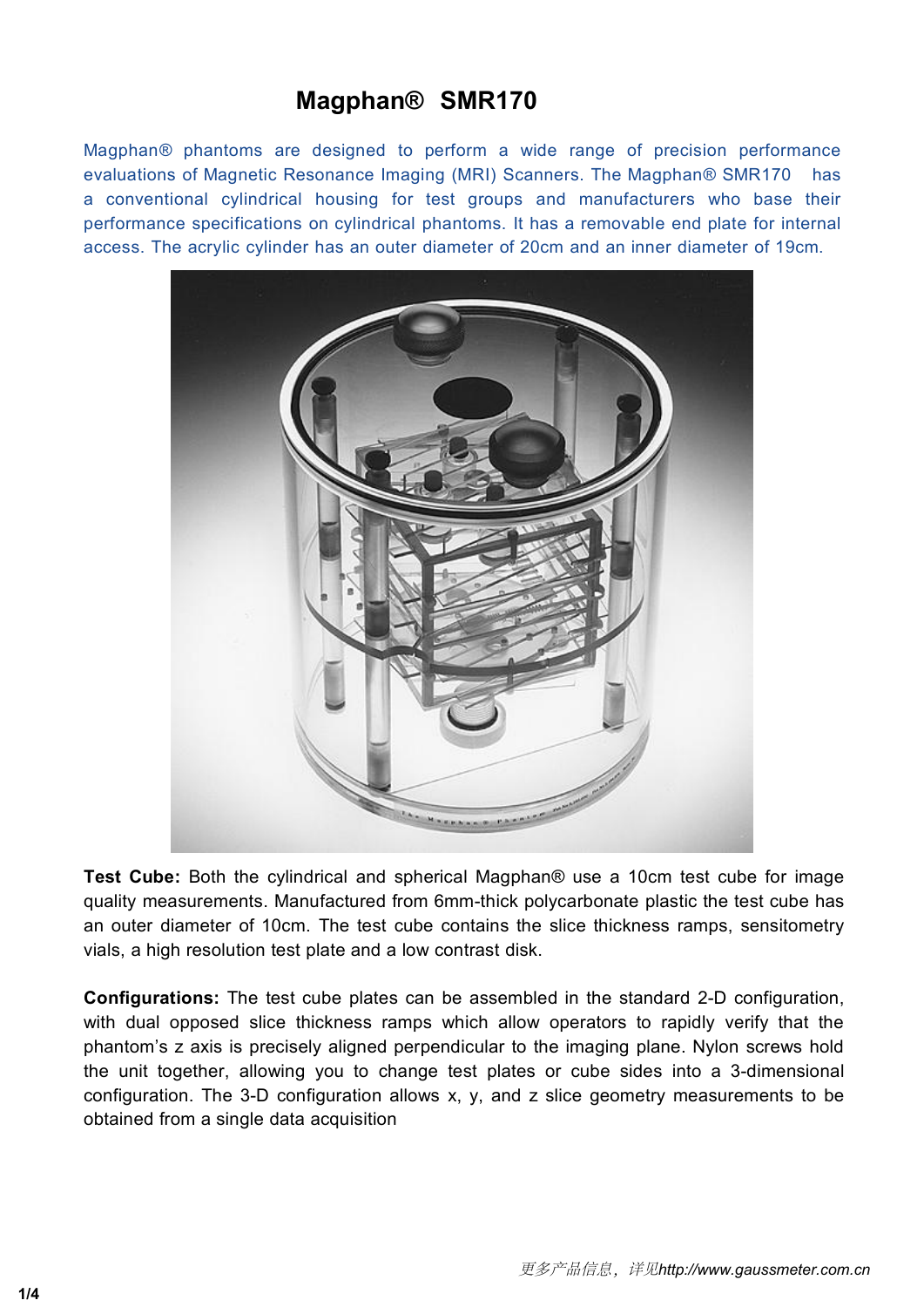**TEST-SUMMARY**<br>The test cube and phantom housing contain features the<br>maximum achievable critical MRI scanner parameters<br>they support are listed below. TEST-SUMMARY<br>The test cube and phantom housing contain features that allow for comprehensive testing of the<br>maximum achievable critical MRI scanner parameters. The major components and the tests<br>they support are listed bel TEST-SUMMARY<br>The test cube and phantom housing contain features that allow for comprehensive testing of the<br>maximum achievable critical MRI scanner parameters. The major components and the tests<br>they support are listed bel TEST-SUMMARY<br>The test cube and phantom housing contain features tha<br>maximum achievable critical MRI scanner parameters.<br>they support are listed below.<br>Slice Thickness Ramps<br>- Phantom Position TEST-SUMMARY<br>
The test cube and phantom housing contain featur<br>
maximum achievable critical MRI scanner param<br>
they support are listed below.<br>
Slice Thickness Ramps<br>
- Phantom Position<br>
- Scan Slice Width<br>
- Multi-slice Sp EST-SUMMARY<br>
ie test cube and phantom housing contain feature<br>
intervalse critical MRI scanner party<br>
support are listed below.<br>
ice Thickness Ramps<br>
- Phantom Position<br>
- Scan Slice Width<br>
- Multi-slice Spacing and Contig EST-SUMMARY<br>
The test cube and phantom housing contain feat<br>
aximum achievable critical MRI scanner para<br>
Ey support are listed below.<br>
Container Position<br>
- Scan Slice Width<br>
- Multi-slice Spacing and Contiguity<br>
- Patien EST-SUMMARY<br>
e test cube and phantom housing contain features that allo<br>
aximum achievable critical MRI scanner parameters. The<br>
ey support are listed below.<br>
ice Thickness Ramps<br>
- Phantom Position<br>
- Scan Slice Width<br>
- EST-SUMMARY<br>
The test cube and phantom housing contain features the<br>
Daximum achievable critical MRI scanner parameters<br>
ey support are listed below.<br>
Container parameters<br>
- Phantom Position<br>
- Scan Slice Width<br>
- Multi-s -31-30 MMART<br>
The test cube and phantom housing contain features<br>
aximum achievable critical MRI scanner paramete<br>
ey support are listed below.<br>
Ice Thickness Ramps<br>
- Phantom Position<br>
- Scan Slice Width<br>
- Multi-slice Sp

- 
- 
- Slice Thickness Ramps<br>
 Phantom Position<br>
 Scan Slice Width<br>
 Multi-slice Spacing and Contiguity<br>
 Patient Alignment (3D)<br>
 Table Increment Accuracy<br>
Sensitometry Vials<br>
 T1 Measurements<br>
 T2 Measurements **CE THEATESS Namps**<br>
- Phantom Position<br>
- Scan Slice Width<br>
- Multi-slice Spacing and Contiguity<br>
- Patient Alignment (3D)<br>
- Table Increment Accuracy<br>
- T1 Measurements<br>
- T2 Measurements - Friandom Posidon<br>- Scan Slice Width<br>- Multi-slice Spacing and Contiguity<br>- Patient Alignment (3D)<br>- Table Increment Accuracy<br>Pasitometry Vials<br>- T1 Measurements<br>- T2 Measurements
	-
	-





- 
- 

- TZ Measurements<br>
High Resolution Test Plate<br>
 High Resolution Measurements (1 to 11 line pairs pe<br>
 Geometric Distortion
	-





- 
- 

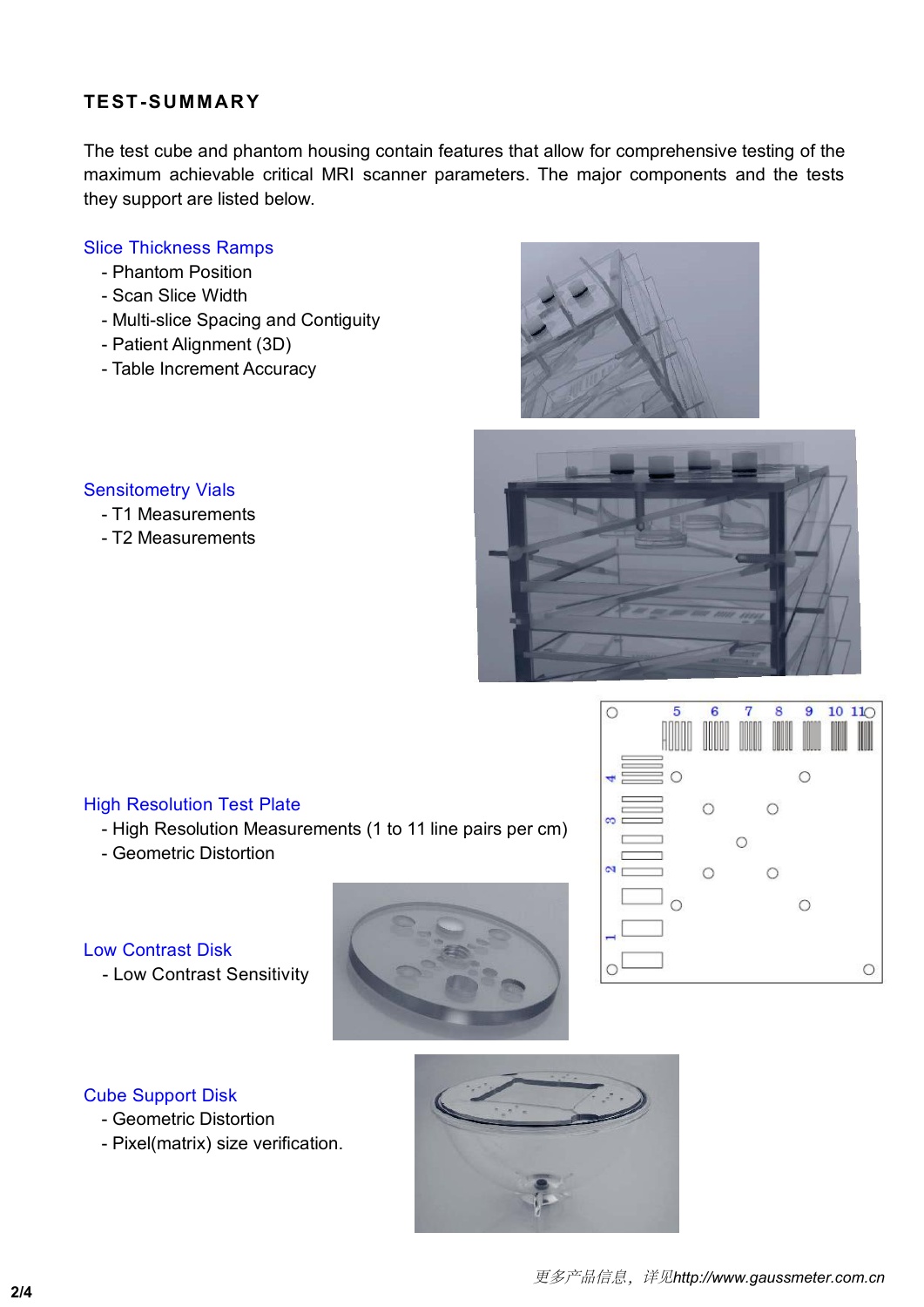## Outer Housing

- Spatial Uniformity
- Signal to Noise Ratio



Magphan® SMR170